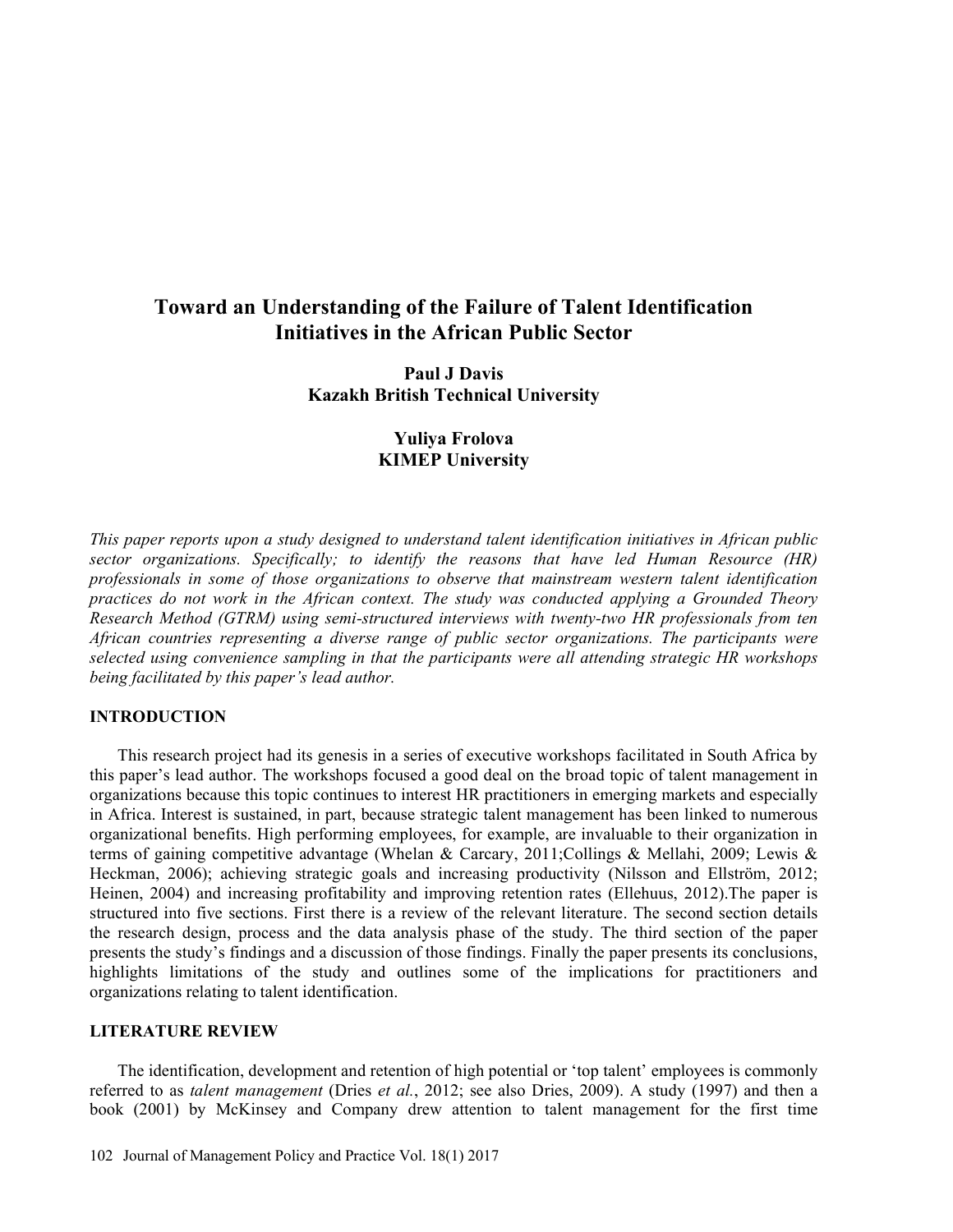(Boussebaa and Morgan, 2008 see also: Vaiman et al., 2012; Höglund, 2012; Zhang and Bright, 2012; Whelan and Carcary, 2011). The study argued that in order to be successful, organizations should first identify and select employees who demonstrate superior potential and secondly allocate resources such as training and coaching to these exceptional individuals in order to cultivate and nurture their talent (Boussebaa and Morgan, 2008). Talent management is thus concerned with identifying key positions which have the potential to differentially impact the organization's performance and then staffing these roles with 'A performers' (Whelan and Carcary, 2011;Boudreau and Ramstad, 2007;Huselid et al., 2005). In spite of the fact that talent identification is a critical component of talent management, most of the literature on talent management focuses on issues related to talent attraction, development and retention. Talent identification has been paid scant attention by researchers.

#### Talent Identification

Talent identification refers to the processes and activities undertaken in order to define and discover the sources of talent in the organization (Davies and Davies, 2010). However, in practice, identifying genuine high achievers in an organization can prove to be difficult because paper-based, subjective reviews (such as performance appraisals) which are still the most commonly used tool for identifying talent (Dries et al., 2012; see also Dries and Pepermans, 2008 and Pepermans et al., 2003) give an unreliable view of an organization's talent and make searching for internal candidates problematic (Rowland, 2011). Hills (2009) suggests that in selecting individuals for high-potential programs, organizations must focus more on self-nominations rather than manager nominations. This incremental, self-nominating approach may reduce resistance, manager Favoritism and perhaps garner greater employee engagement with the initiative. The alternative, creating special groups of talented employees, requires singling out an elite for special treatment and thus challenges established principles of equality and diversity (Harris and Foster, 2010). If talent identification is mis-managed then the consequences can be that top performers alienate others, do not share knowledge or work in ways to benefit others and are not emulated by their peers (Coulson-Thomas, 2013a; 2013b). Significantly for the present study, Coulson-Thomas highlights the important role HR plays in ensuring talent programs do achieve the desired results.

Ross (2013) argues that instead of trying to identify the most talented employees who will not necessarily be the most successful, organizations must focus on the identification of talent according to criteria where talent is the input and to enable every individual to understand their core strengths and abilities and to create a climate that effectively enables them to leverage this talent into an output personal and professional success. Dries et al., (2012) conclude that although high performance may be a precondition to being identified as high potential, learning agility is an overriding criterion for separating high potentials from non-high potentials. While Cunningham (2007), argues that an over-emphasis on a person's performance while in junior positions or on their educational record could be dangerous because these things do not accurately predict future competence or success. This is explained by Davies and Davies (2010) as owing to ambitious, achievement-oriented, self-confident people having a short-term focus, arrogance, an inability to listen, and a lack of self-control. Another explanation (Dries et al., 2012; see also McCall *et al*, 1988) is that numerous managers and executives derail because they tend to depend largely on the same skills that got them promoted in the first place rather than learning new ones.

Hughes and Rog (2008) have made two important findings in relation to the present study. They have said that funding and resourcing talent management initiatives properly is critical for their success and that senior managers are increasingly seen as ultimately responsible for the success of talent management and their commitment therefore is vital. Despite this, research conducted by Ellehuus (2012) revealed that just 19 per cent of senior executives have the required commitment to talent management and the ability to apply talent management practices to drive desirable outcomes. HR professionals have also been found to be a threat to successful talent management. Morton (2005) found that many HR practitioners lack the skills associated with planning and analysis, and many organizations lack integrated systems for collecting and analyzing essential data. This approach must be changed. In a world of increasing change, complexity and competitiveness, there has never been a greater need to help HR professionals identify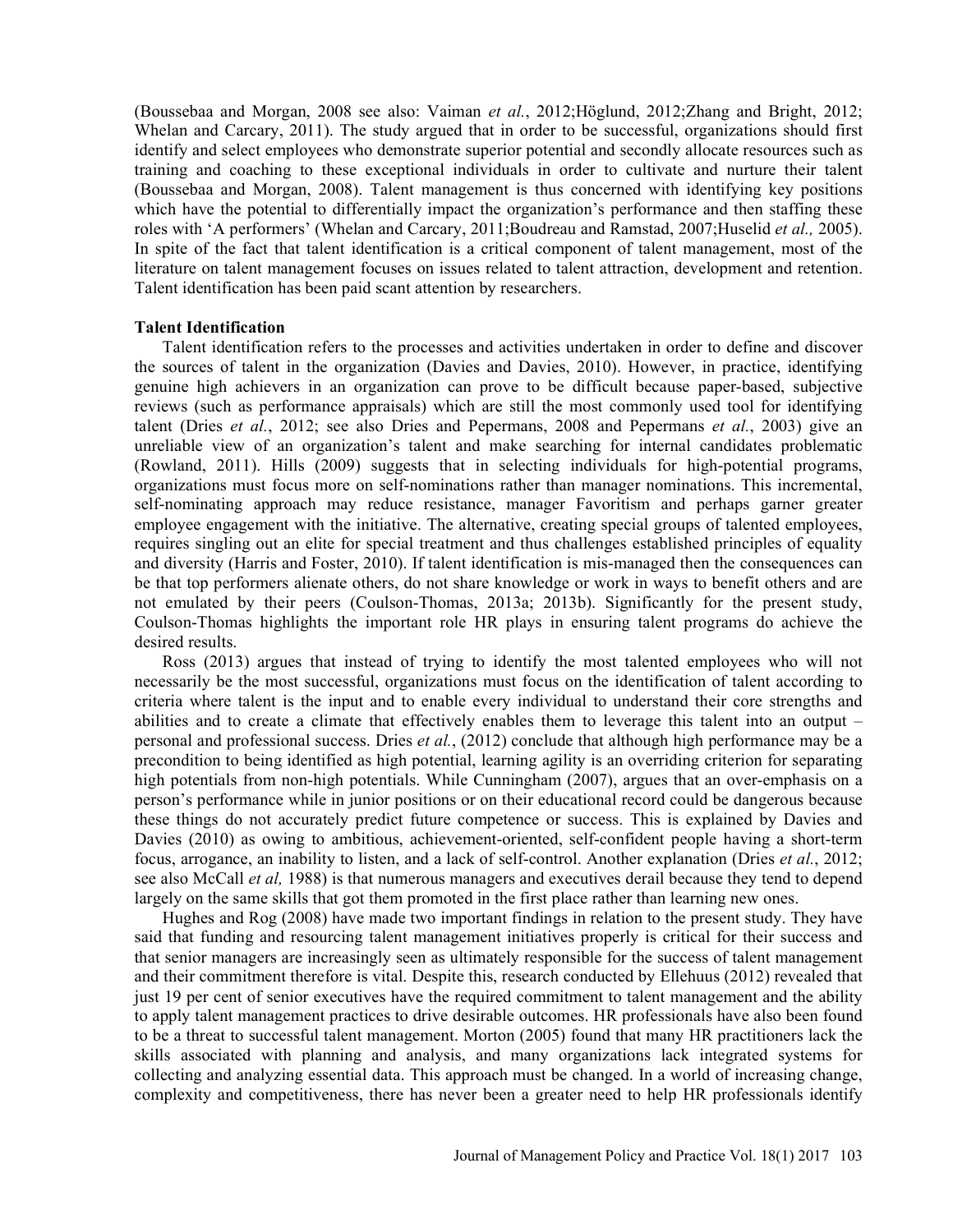what it means to contribute more fully, effectively and insightfully (Ulrich et al., 2012). Boudreau and Ramstad (2007),Vaiman et al. (2012) argue that HR offers far great potential if it focuses on providing non-HR leaders who ultimately make talent decisions with the decision framework and data and analysis required to inform key decision around talent.

#### Talent Management in Africa

Many organizations in Africa (not only private, but also public) suffer from a shortage of skilled labor thereby increasing the relevance and importance of talent management initiatives for African organizations. For instance, Horwitz and Jain (2011) report that South Africa has an oversupply of unskilled employees and a severe shortage of qualified employees thus limiting the ability of the state to deliver effective public services. Sing and Admin (2012) studied HR challenges confronting senior management in the South African Public Service and concluded that the Senior Management Service, which constitutes the supreme leadership cadre of the South African Public Service, experienced training needs in financial management, project management and strategic capacity and leadership. Webster and Wood (2005) report that many companies in Mozambique continue to rely on low-skilled and low-paid employees. In Eritrea, according to Ghebregiorgis and Karsten (2006), a shortage of skilled labor in the market has engendered poor recruitment and selection practices which have increased the amount of intense training required by the employees. It would seem that a severe shortage of skilled employees is common in Africa. This accentuates the importance of talent management to African organizations and especially talent identification. The scarcity of talent increases its value meaning careful identification of high performing and high potential employees is critical where so few exceptional people are available to staff key organizational positions.

Talent management is also important for African organizations as it provides an objective process to ensure the most capable and promising employees are those who end up benefiting from talent management initiatives. This is at risk in many African countries due to widespread Favoritism, tribalism and nepotism in employee selection, promotion, training and remuneration (Okpara and Wynn, 2008; Wood 2005). These non-merit based pathways of advancing certain people who may not be the most talented bear a significant cost because, for example, training and developing the most able and promising employees impacts on performance and results (Aroge and Hassan, 2011; Dimba, 2010). Therefore, advancing mediocre employees at the expense of high potential or high performing employees costs the organization results. Everhart (2010) has also identified corruption in African organizations as a barrier to improving the competence of employees while other authors have identified gender inequality and gender stereotyping as a barrier to identifying and developing talented women (Booysen and Nkomo, 2010; Ghebregiorgis and Karsten, 2006).

Talent management in Africa is in its early stages and, as Wood (2008) has observed, there is almost no literature on the topic as it pertains to African organizations. Yet, writing at the same time, Kock and Burke (2008) saw the potential for the integration of talent management with HR strategy to achieve public service objectives as a way to counter the shortage of skilled labour in African organizations. Despite Wood's observation and the prescient recommendation of Kock and Burke, now some eight years ago, there still appears to be very little scholarly research on talent management, and especially talent identification, in African organizations and the integration of talent management with HR seems no closer now than it was then. It seems that talent management would greatly benefit African organizations and help address some of serious HR-related challenges they face. However, as this literature review has revealed, HR in Africa is itself still clearly developing and has not caught up with the widely accepted international standards and practices of strategic talent management yet.

Looking toward the future, though, there is evidence that some African organizations are already enjoying the benefits of strategically implementing western HR practices. They are finding that well designed and managed HR practices relating to compensation, training and development and many other HR responsibilities are improving productivity, profitability, teamwork and retention. Ghebregiorgis and Karsten, 2006 (Eritrea); Onyema, 2014; Ihionkhan and Aigbomian, 2014 (Nigeria); Ijigu, 2015 (Ethiopia); Singh, 2014 (South Africa) and Jain (Botswana) all provide examples that illustrate African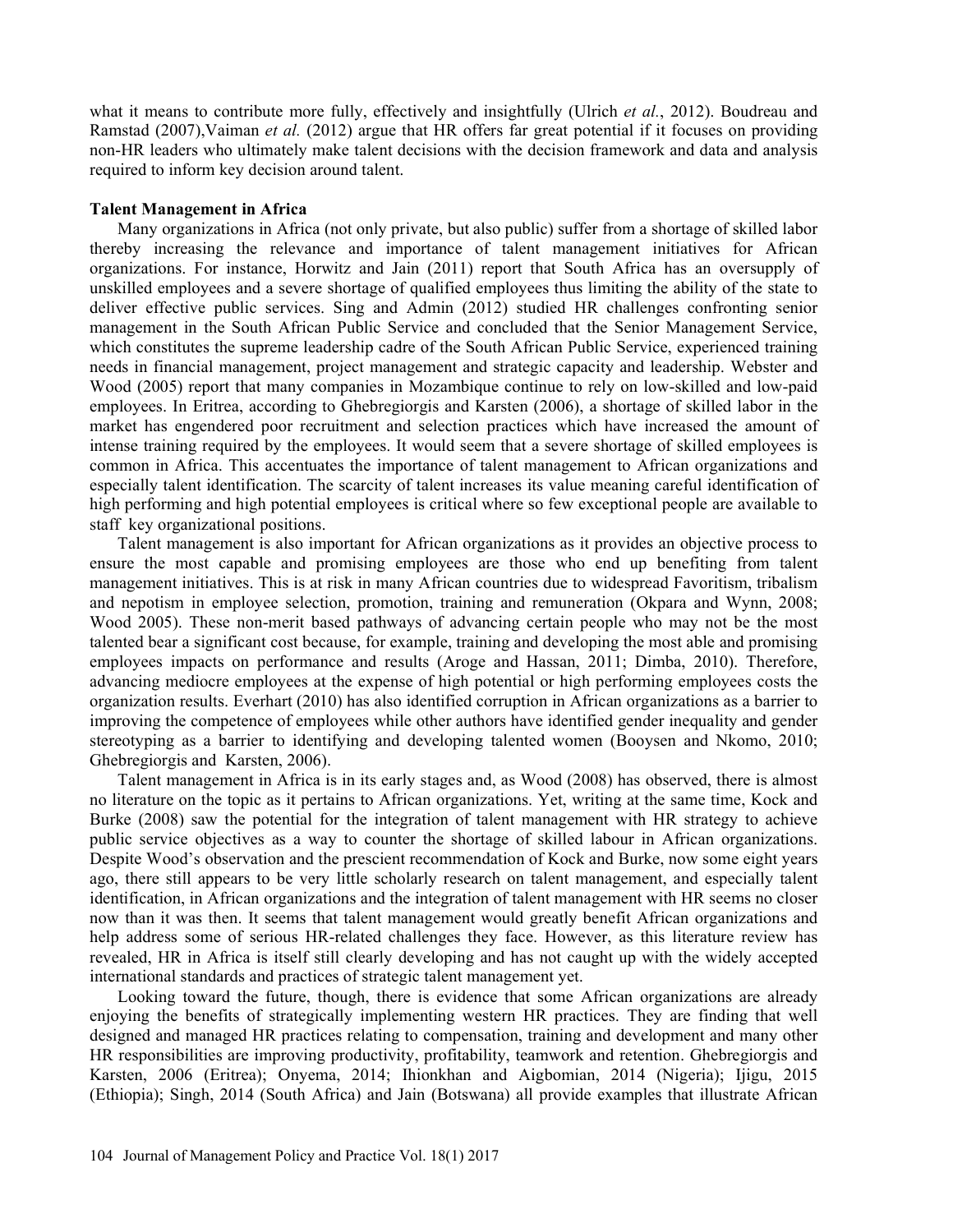organizations implementing western HR practices are deriving the same benefits as their western counterparts. While the same evidence is not there yet to highlight the benefits of western talent management, these examples show that African organizations could be just as suited and receptive to western talent management practices as they are western HR practices if designed, implemented and managed well. The purpose, therefore, of this study is to explore the evidence to the contrary and to identify why HR managers are reporting that western talent management practices are not working in their organizations.

## RESEARCH DESIGN

#### Grounded Theory Research Method

Although frequently misunderstood and misrepresented, Bryant and Charmaz (2010, p.1) observe that: the Grounded Theory Method is currently the most widely used and popular qualitative research method across a wide range of disciplines and subject areas". Grounded Theory entered the lexicon in 1967 when Barney Glaser and Anselm Strauss published *The Discovery of Grounded Theory*. Since that time Grounded Theory has been appropriated and misappropriated to describe a wide variety of research methods across many disciplines. Goulding (2005) has said that most of the problems associated with GT stem from its abuse and misuse while Geiger and Turley (2003) claim that GT has been applied indiscriminately to describe many studies only tenuously based on GT methodology. Bryant (2014) provides important clarification by pointing out that Grounded Theory actually refers to the outcome of a research process which has used the Grounded Theory method although many researchers refer to the process itself as Grounded Theory. As Grounded Theory nomenclature in the literature is confusing due to its frequent interchangeability, clarification is required at the outset. This paper uses the term Grounded Theory Research Method (GTRM) to describe the research process about which this paper reports, and Grounded Theory (GT) to explain the outcome of the research process.

There are also numerous variations of the GTRM itself. These differ, for example, in terms of process, the epistemological inclination of the researcher, and the coding method and types adopted (Bryant, 2014). A review of popular 'how to' texts on GTRM highlights the diversity within the Method (see, for example: Quinn-Patton, 2015; Urquhart, 2013; Birks and Mills, 2012; Oktay, 2012; Noeranger-Stern and Porr, 2011; Corbin and Strauss, 2008). This research project has adopted the GTRM proposed and primarily developed by Cathy Charmaz (2006; 2007; 2008; 2014). According to Charmaz (2006), GTRM is a systematic, inductive and comparative approach for conducting research that has the goal of generating a theory. GTRM does not set out to test a hypothesis, it does not begin with a clear objective or problem statement and neither does it seek to answer pre-conceived questions. Indeed, to be able to do these things a review of the literature is first necessary but the GTRM only reviews the literature as a part of the data collection process. Typically, GTRM begins with an observation or experience of some phenomenon, this is then contextualized and leads to the posing of broad, open-ended questions the answers to which are sought through data collection and analysis. The GRTM process is not linear as is the quantitative research process. Data collection, analysis, interpretation and theorizing occur simultaneously. Once data ceases to reveal new information; when, for example, interviewees are only repeating what has already been said in earlier interviews, then data collection ends.

Charmaz's GTRM is paradigmatically and epistemologically constructivist which contrasts with the discovery orthodoxy. Constructivist GTRM posits the researcher an active participant in each stage of the research process. For example; while discovery orientations believe that meaning (codes, categories and theories) emerges from the data, constructivists assert that the researcher deliberately interprets the data to generate meaning. So, constructivist GTRM is quite apart from the founders' conception: Glaser and Strauss conceived of a process of revealing or unearthing meaning from the data which was there, hidden, but required excavating. Charmaz (2006), more realistically in our view, acknowledges that meaning is created from data through a conscious sense-making process deliberately undertaken by the researcher. Indeed, Selden (2005) has said that if meaning and insight simply emerge then inexperienced researchers would be excellent researchers. In any case, the impact of the difference is in the process; it is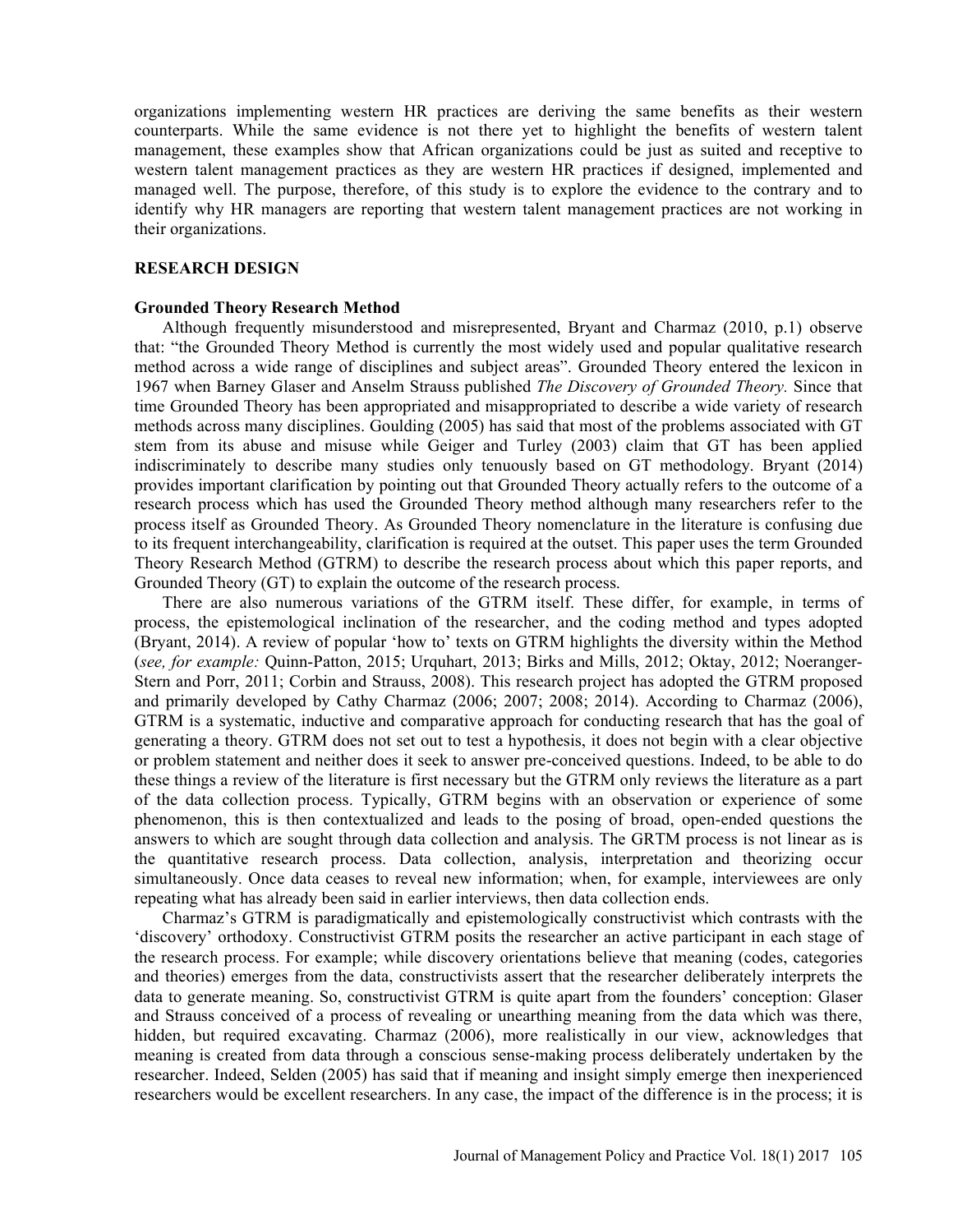methodological. It is of little substantive consequence: "The most important feature of research is its outcome, and it seems to make little or no difference whether the researcher conducted the research from a positivist/objectivist viewpoint or an interpretivist/ constructivist one" (Bryant, 2014, p. 125).

#### The Research Process

The research project began unintentionally during a series of workshops the lead author of this paper conducted with Human Resource (HR) managers in Africa. It became apparent through group discussions and workshop activities that the generally accepted principles and practices regarding talent identification in organizations, whilst known and understood by the participants, were summarily rejected as unworkable in the African context by many participants. Numerous participants were initially reticent to detail the precise reasons for this view preferring to say instead things like 'we have tried that but it doesn't work for us'; 'we can't adopt those practices here' and 'ideas like that are strongly resisted.'

This experience prompted some broad questions which led to formal data collection through individual, semi-structured interviews with workshop participants and a review of the literature. GTRM proved to be a good choice for this study as it is considered an excellent research process when no other theory or no adequate theory already exists to explain the phenomena under investigation (Creswell *et al.*, 2007) which the literature review revealed to be the case. The broad questions concerned a desire to make sense of the HR managers' views and the experiences that shaped those views in order to understand the HR managers' rejection of accepted talent management practices for the African public sector. Semistructured interviews were chosen as the primary data collection method. As noted earlier, in GTRM a literature review is an on-going data collection activity too. Aside from semi-structured interviews being a proven and widespread data collection method in qualitative research, they were chosen for this research project for some additional, specific reasons. For example; according to Brinkmann (2014), semistructured interviews are well suited to exploratory research which seeks to understand people's experiences and the problems they encounter in their work. Semi-structured interviews also fit well with the constructionist orientation to research because when interviewing the interviewer is an active participant in the construction of shared meaning and the production of talk (Brinkmann, 2014; Cooksey and McDonald, 2010). Semi-structured interviews are also well suited to exploring emergent issues which materialize unexpectedly (Cooksey and McDonald, 2010); very appropriate for studies like the present one where very little is understood about the research topic. And finally, semi-structured interviews are widely advocated as being very suited to GRTM generally (Douglas, 2003; Charmaz, 2006; Creswell et al., 2007; Urquhart, 2013; Bryant, 2014).

Consistent with GTRM, data collection and analysis were conducted simultaneously (Charmaz, 2006; 2014). Data were analysed using a coding process which makes the data progressively more focused and the analysis progressively more theoretical. Data analysis was conducted manually whereby interview transcripts were initially coded line-by-line (open coding) and then subjected to three further coding processes (selective coding; axial coding and theoretical coding). In addition, the authors made use of analytic Memoing (Saldana, 2014; 2012) during data analysis. The exact coding process the authors followed to analyze data is detailed by Charmaz (2014).

## The Research Participants

Twenty-two (22) public sector HR supervisors, managers and directors from a range of sub-Saharan African countries participated in interviews. Sixteen (16) interviewees were female and six (6) were male. The median age of the interviewees was 34.4 years and the median professional experience of the group in HR roles was 5.5 years. The participants came from the following countries: South Africa (5); Tanzania (5); Ghana (3); Botswana (2); Mozambique (2); Lesotho (1); Swaziland (1); Kenya (1); Cameroon (1) and Zambia (1). The interviewees worked in various types of public sector organizations including transportation services; energy and utilities; regulatory authorities and general government departments providing different types of public services. Interviews typically lasted for about an hour and were audio recorded with the participants' permission. Standard protocols relating to informed consent,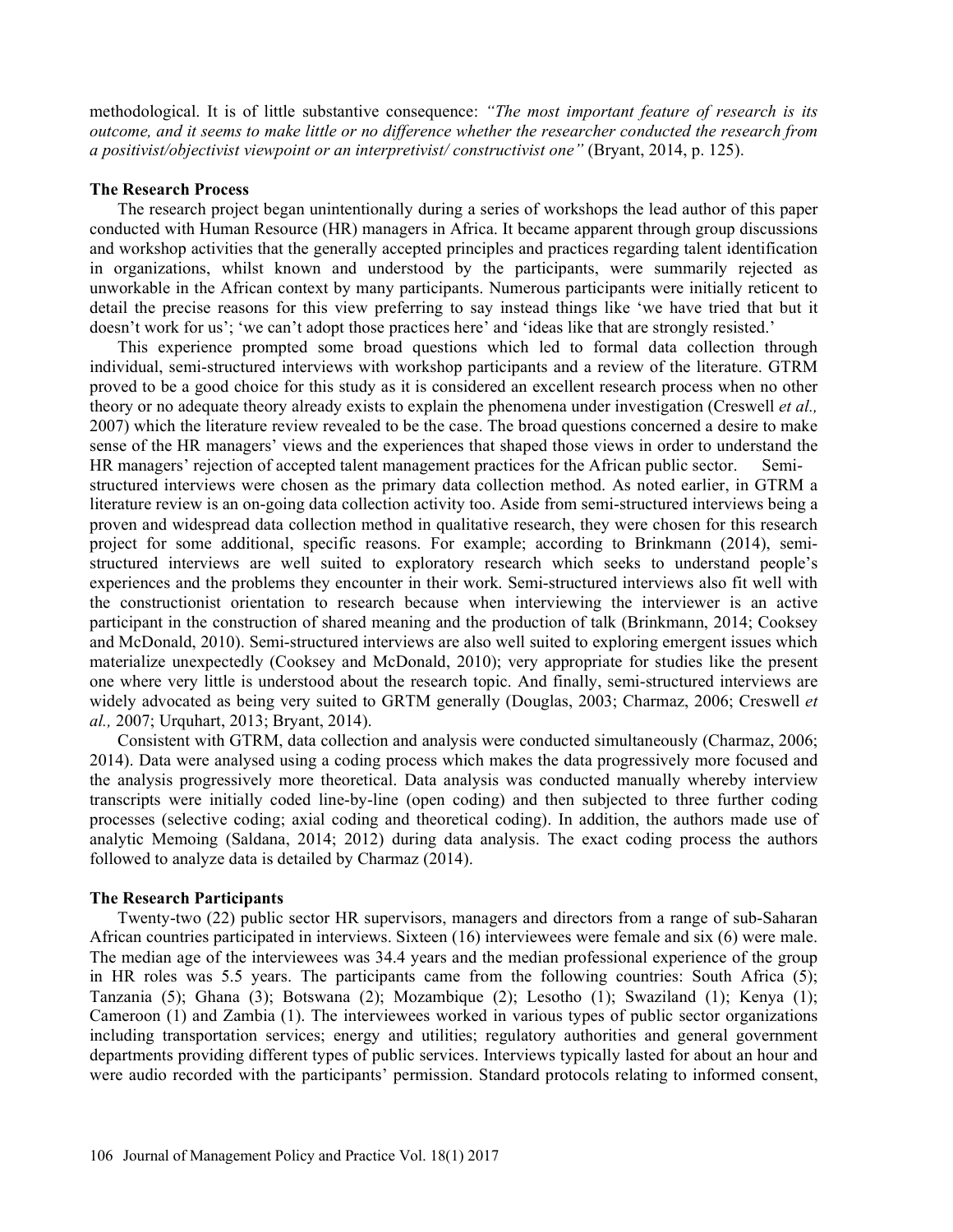participant privacy, data access, usage and storage, information confidentiality and interviewing ethics were adhered to.

#### FINDINGS AND DISCUSSION

The open coding process identified twelve (12) common explanations for why traditional talent identification practices have been unsuccessful in the African public sector in the view of those interviewed. Common explanations were those that were mentioned more than three (3) times during the course of the interviews. The twelve explanations and the number of times each was mentioned during the interviews are shown in Table 1. Selective coding then enabled the researchers to categorize the explanations into four categories (see Table 2).

### TABLE 1 EXPLANATIONS FOR THE FAILURE OF TALENT IDENTIFICATION INITIATIVES

| <b>Explanation</b>                                                   | Frequency | % of total |
|----------------------------------------------------------------------|-----------|------------|
|                                                                      | $N=191$   | mentions   |
| Absence of leadership: lack of snr. manager support/input/interest   | 37        | 19.37      |
| Insufficient funding                                                 | 30        | 15.70      |
| Organization cultural issues (lack of trust / perceived as divisive) | 27        | 14.13      |
| Favoritism                                                           | 19        | 09.94      |
| Jealousy                                                             | 16        | 08.37      |
| Lack of internal expertise                                           | 16        | 08.37      |
| Hidden agendas                                                       | 15        | 07.85      |
| Becomes an internal competition for power / status                   | 8         | 04.18      |
| Egotism                                                              | 8         | 04.18      |
| Never Prioritized or becomes de-Prioritized                          | 6         | 03.14      |
| Irrelevant (stay and get promoted anyway)                            |           | 2.61       |
| Employee disengagement                                               | 4         | 2.09       |

## TABLE 2 CATEGORIZATION OF EXPLANATIONS

| Organizational                                      | Personal                   |
|-----------------------------------------------------|----------------------------|
| Absence of leadership                               | Favoritism                 |
| Employee disengagement                              | Jealousy                   |
| Organization culture issues (trust /divisive issue) | Egotism                    |
| Irrelevant (stay and get promoted anyway)           |                            |
| Political                                           | Pragmatic                  |
| Hidden agendas                                      | Insufficient funds         |
| Never Prioritized or de-Prioritized                 | Lack of internal expertise |
| Becomes an internal competition for power/status    |                            |

Table 2 illustrates that through the coding process, four categories were able to be determined for the twelve explanations. The Organizational Category (OG) grouped explanations that pertained to broad organizational culture issues such as poor quality leadership; employee disengagement; disinterest and mistrust in talent management because it is seen as divisive; a culture of security and entitlement where promotion comes anyway so talent programs are irrelevant. The Personal Category (PE) grouped three explanations for the failure of talent identification initiatives: managers using the initiative to reward favorite employees this causing resentment within work teams; the increase in jealousy where some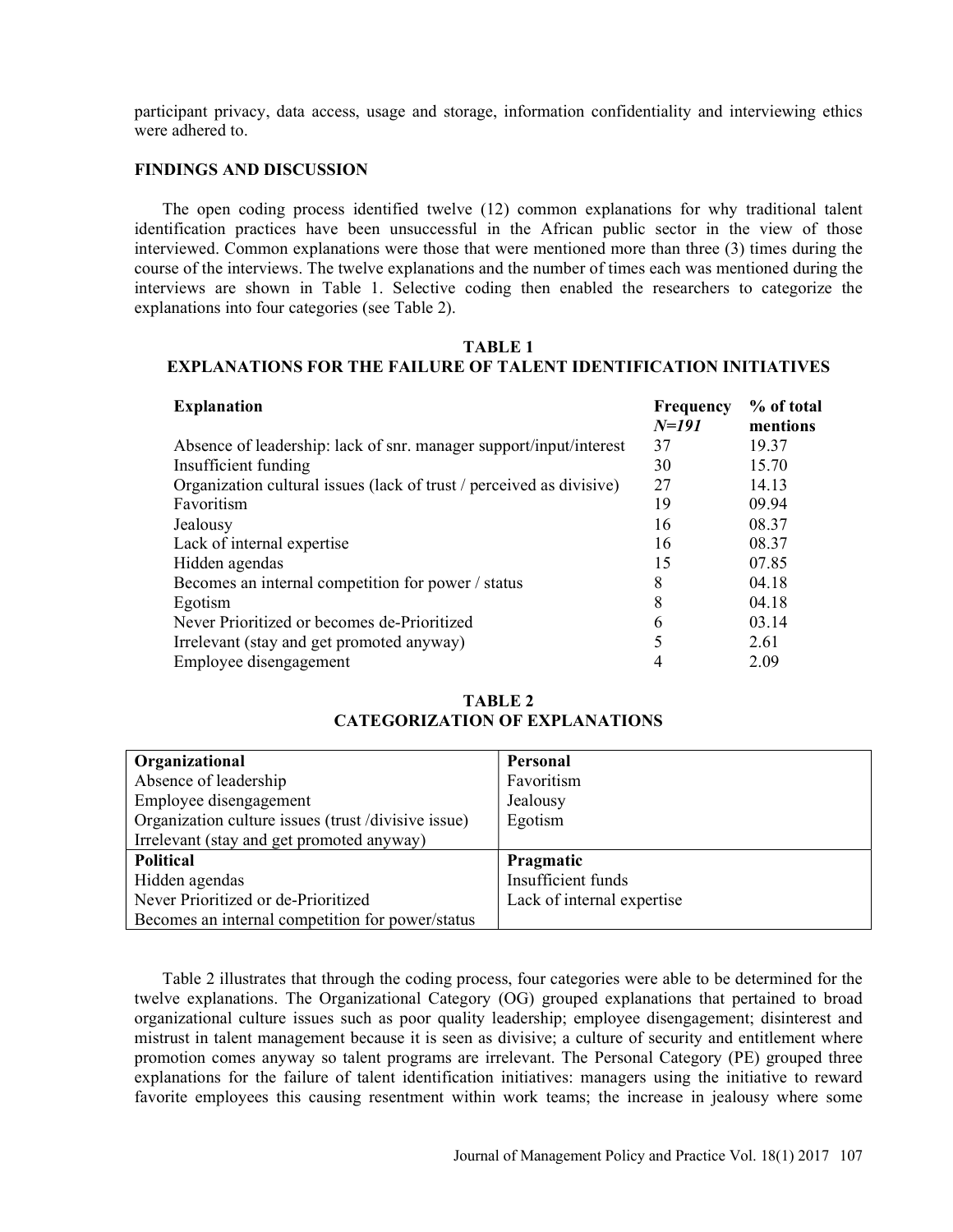employees are identified as talented and others are not; egotism on the part of those identified which causes fractious work relationships. The third category, Political (PO) grouped three explanations that related to internal organizational politics. They were: managers using talent identification to advance personal agendas; talent management initiatives deliberately being a low priority or being de-Prioritized having initially been approved; managers and departments using the initiative to build greater power or raise their status in the organization. The fourth category, Pragmatic (PR) associated two of the twelve most commonly mentioned explanations for the failure of talent identification initiatives. They were insufficient funding for the initiative and lack of internal expertise to design and implement the initiative.

It was interesting to note that that some of the participants highlighted issues which the literature review revealed to be barriers to effective personnel management in African organizations. This suggests that the barriers to effectively applying western HR practices may also be the same as applying western talent management practices. The strongest example of this was the various forms of Favoritism highlighted in the literature review:

There is no value to identifying the talented people because those who get promoted or selected for opportunities are those who know the right people...it is about being connected to the right people. So many feel why bother with special programs that will be overridden anyway. (Female, 38, Tanzania)

 $\lq$  in our country tribal affiliation is very strong, I mean it is the most important thing in organizations because it comes with a sense of obligation to help $\dots$ vou know $\dots$ to look after those of the same tribe. These ties are not limited to family matters; there's no line drawn between different areas of life when it comes to your tribal affiliation." (Male,  $44$ , Ghana)

"If the talented person has no sponsor, and I mean of this a connection like family member, then he may as well not be talented because the stupid people with the sponsor will succeed." (Male, 31, Cameroon)

The literature review also highlighted the critical role senior organizational leaders play in ensuring the success of talent initiatives through their support, involvement and interest. The absence of leadership engagement with talent identification initiatives was the primary explanation the participants gave for the failure of talent identification initiatives in their organizations:

"I would say they are not interested... why should they care? They are already at the top, they are comfortable with the good salary. Their interest is in themselves." (Female,  $27$ , Ghana)

There is a lack of genuine commitment and buy-in from the leaders. They say the right things but then there's no action from them, they want to appear supportive but want to involvement. I guess they just don't see it as that important." (Female, 33, South Africa)

Two further findings from the literature review regarding ensuring the success of talent management initiatives were also identified by the research participants as reasons why talent initiatives fail in their experience of African public sector organizations. Those explanations are funding/resourcing and internal expertise:

Always we begin some grand program with high hopes and then the money runs out or is redistributed to other things and so the program goes nowhere. It always happens, people expect it." (Female, 35, Botswana)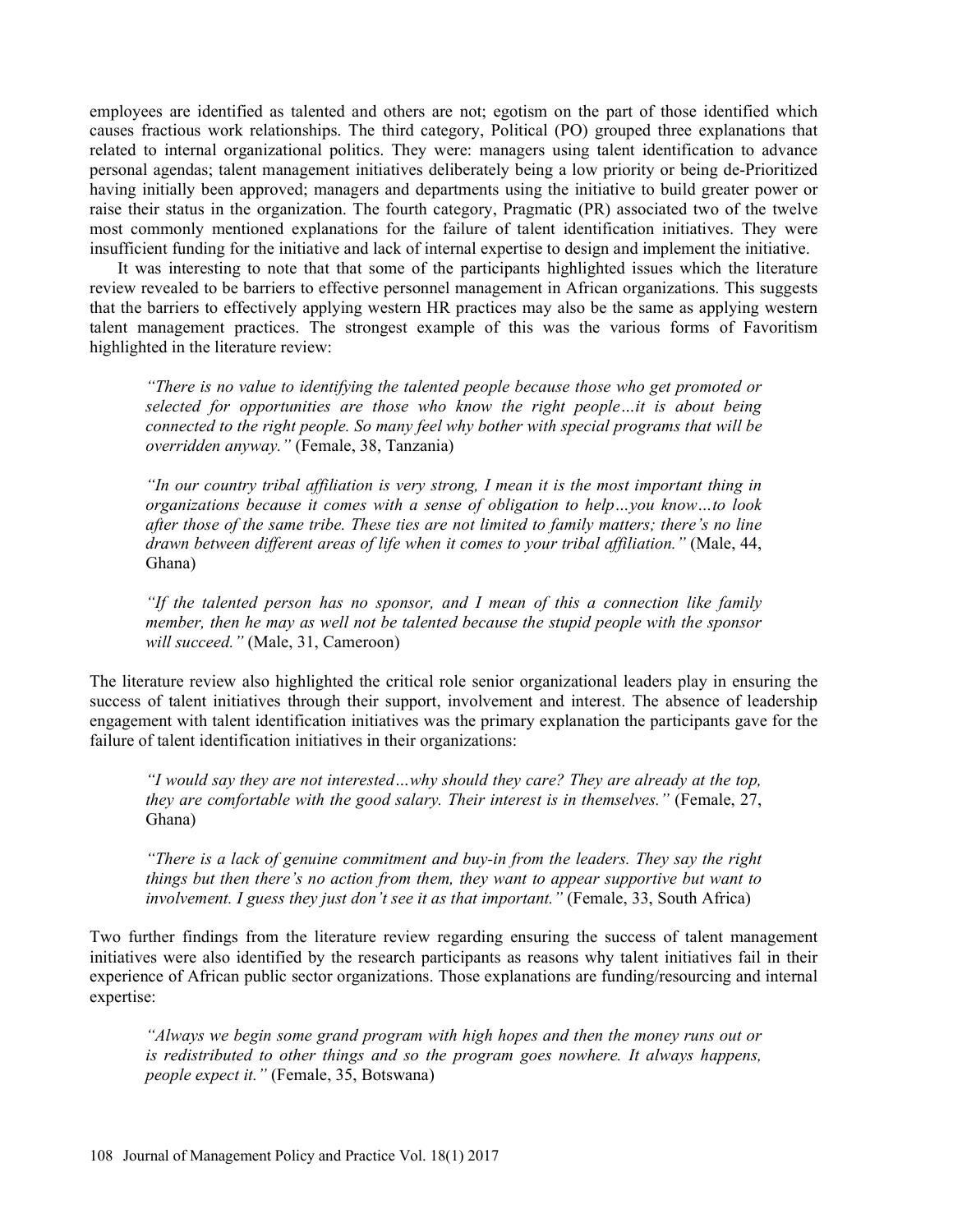"The big problem is competency. We just don't have the competency to do it excellently with our own knowledge. That's why we come to programs like this; to build knowledge." (Male, 44, Ghana)

The literature review also highlighted that singling out individuals as talented and then providing them with opportunities that others do not have can result in negative consequences in terms of employee relationships and behaviors. Two findings from the interviews that correlate with this are the interviewee observations of jealousy of those selected for talent programs and egotism on the part of those who have been identified as talented:

We found that if some are identified as talented that it creates jealousy among others. People feel they didn't deserve this status or they got it not because of some talent but somebody above is helping them. So some don't want to work with those who are identified as talented. It created bad feeling in our experience and we basically abandoned the program."  $(Male, 40, Tanzania)$ 

The talented people, some of them, they became big heads overnight. As soon as they were identified for the talent program they changed. It is typical of African culture; those with status or wealth like everyone to know it. We are show offs. So this caused a lot of friction you see and it damaged the program. I wouldn't want to go through that again. (Female, 29, Kenya)

Two further interesting findings from the interviews, which were not mentioned in the review of the literature, offered as explanations for why talent identification fails in the experience of the participants were hidden agendas and the irrelevance of talent programs:

Too many managers seize the opportunity to advance themselves, their team or their function through any opportunity. I sensed this happening with the talent exercise. It was all 'look at my team, we have 3 people identified as top talent, how about a bigger budget?' or 'her team doesn't need any new staff if they are all so talented, the next new hire should be for my team.' (Male, 45, South Africa)

"It's hard to get talent programs to work because this is the public sector; people stay for life because it is a secure, comfortable job with nice salary. If you stay long enough you will get the promotion or the development anyway, so people are happy to sit back and wait. (Female, 30 Mozambique)

## **CONCLUSION**

The authors recognize that the present study has some limitations, the main one being sample size. Typically, in-depth, one-on-one interviews are few in number so this study's sample size is comparative to similar studies. However, perhaps complementing the interviews with a survey and including the views of managers outside of the HR field would also have garnered richer data too. The fact that there is great diversity among the types of public sector organizations and African countries is also noted and to treat either as homogenous would be a mistake. This research is exploratory and the sampling was convenience. Furthermore, as qualitative research, the findings are not intended for transferability to other populations. For example; the findings may not equate at all to the experiences of HR managers in private sector African organizations or to north African countries like Egypt, Algeria and Morocco. This study reports what a small group of people have said about their organizations based on their personal experiences; further research is required and encouraged to ascertain the extent to which the present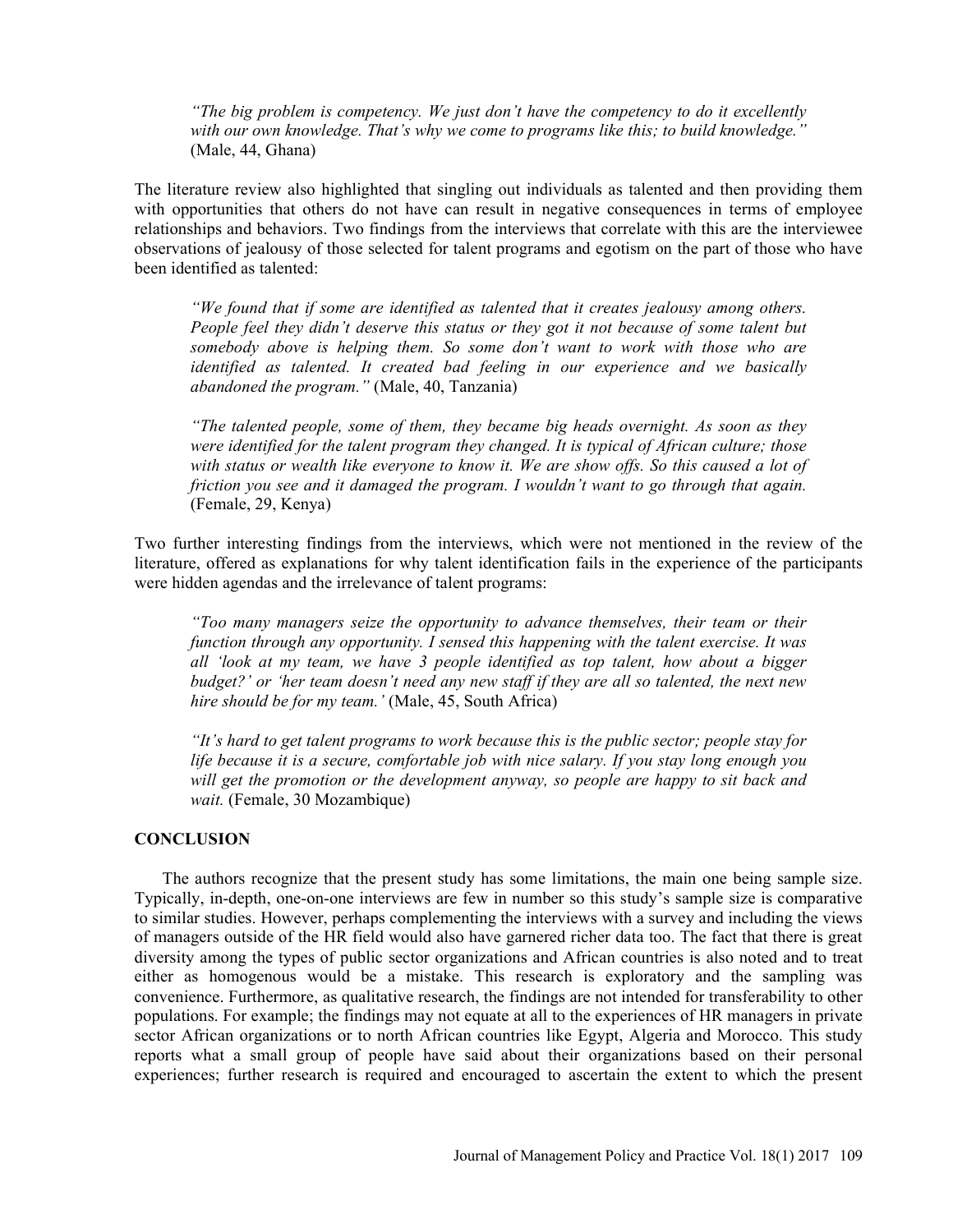findings may have wider resonance. A quantitative study using a survey instrument could, for example, contextualize as well as add depth and breadth to the present study's findings.

The findings of the study may have some important implications for organizations in the African public sector, for policy makers, HR professionals and organizational leaders. Public sector organizations in Africa might find it increasingly difficult to attract, develop, engage and retain high performing employees without a workable strategy to correctly identify high performers within the workforce. This, in turn, may limit those organizations' ability to compete for talent with the private sector which often manages talent well. There are implications for organizations within this regarding achieving organizational goals. For leaders in the African public sector, an apparent lack of engagement with talent initiatives could be one of the biggest barriers to success. The lesson from the research is that leaders are important for inspiring, directing and supporting initiatives to increase chances of success. For HR managers the research highlights the magnitude of their challenge in making talent identification work. The research participants highlight important issues that HR must address in the design and implementation of talent identification initiatives.

As a study employing a GTRM, the outcome should be the identification of a Grounded Theory (GT). There is a lot of public debate currently about what a theory is and is not, so before articulating this study's outcome it is worth clarifying what a GT is. "Grounded Theory" is a substantive theory as opposed to a formal theory. This means, as Glaser and Strauss (1967) clarified when devising the GTRM, a theory developed for use in a substantive area of inquiry. In this sense a Grounded Theory is better judged for its utilitarian value rather than its certainty. Or, as Bryant (2014) wrote, it is a theory that should be regarded as a tool and only useful for certain tasks and if a theory fits or works for the field of inquiry it pertains to then it can be judged on that basis as a research outcome "whether the results are regarded as theories, models, frameworks or something else" (Bryant, 2014, p. 134). Furthermore, GTRM, especially within the constructivist tradition, is characterized by iterative interaction, constant comparison and researcher interpretation; unsuited to ending with unequivocal proclamations. Bryant describes the process as a continuing dialogue whereby all outcomes are provisional thereby allowing for further research. So a Grounded Theory is a pragmatic outcome that is useful to those for whom the research area relates.

In the case of this study, with a focus on practice, the substantive theory is that based on the data it appears that numerous, disparate barriers exist that inhibit successful talent identification efforts in African public sector organizations. Further, that these barriers must be addressed by HR managers and senior organizational leaders through a process of cultural change and professional development initiatives to enhance commitment to important public sector values. Fundamental issues such as leadership, trust, communication, collaboration and ethical behavior appear to be key topics for any intervention. There would appear to be broader issues such as values alignment, team development and HR policies that public sector organizations should address as a precondition for launching future talent initiatives. It is noted that lack of funding and insufficient internal expertise regarding talent initiatives are challenges that need addressing through other means. If talent identification was Prioritized and actively supported by the organization's senior leadership then these two barriers could be determined.

#### **REFERENCES**

- Aroge, S. T. & Hassan, M. A. (2011), "The Responsibility of Human Resource Management and Development Professionals in the Development of Low-Skilled Workers in the Nigeria Public Sector", International Journal of Business and Management, Vol. 6, Iss. 11, pp.  $227 - 233$ .
- Birks, M., & Mills, J. (2012), Grounded Theory: A Practical Guide, London: Sage.
- Brinkmann, S. (2014), Unstructured and semi-structured interviewing. In P. Leavy (Ed.), The Oxford Handbook of Qualitative Research (pp. 277-299). Oxford: Oxford University Press.
- Booysen, L. A. E. and Nkomo, S. M. (2010). Gender Role Stereotypes and Requisite Management Characteristics: The Case of South Africa. Gender in Management: An International Journal, Vol. 25, Iss. 4, pp.  $285 - 300$ .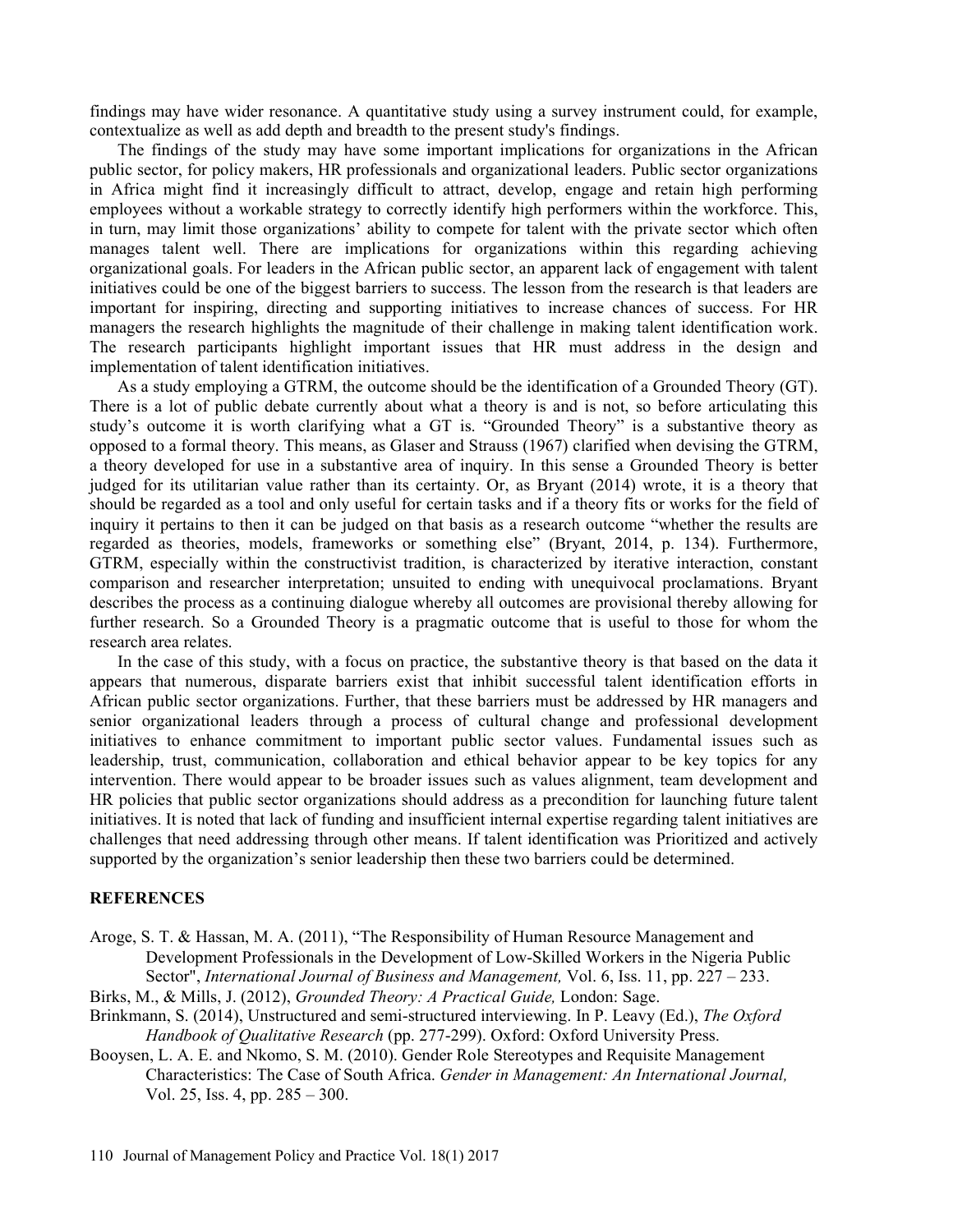- Boudreau, J.W. and Ramstad, P.M. (2007), Beyond HR: The New Science of Human Capital, Harvard Business School Press, Boston, MA
- Boussebaa, M. and Morgan, G. (2008),"Managing talent across national borders: the challenges faced by an international retail group", Critical perspectives on international business, Vol. 4 Iss. 1 pp. 25  $-41.$
- Bryant, A. (2014), The grounded theory method. In P. Leavy (Ed.), The Oxford Handbook of Qualitative Research (pp. 116-136). Oxford: Oxford University Press.
- Bryant, A., & Charmaz, K., eds. (2010), The Sage Handbook of Grounded Theory, London: Sage.
- Charmaz, K. (2006), Constructing Grounded Theory: A Practical Guide through Qualitative Analysis, London: Sage.
- Charmaz, K. (2007), Constructionism and grounded theory. In J.A. Holstein & J.F. Gubrium (Eds.), Handbook of constructionist research (pp. 319-412). New York: Guildford.
- Charmaz, K. (2008), Grounded theory as an emergent method. In S.N. Hesse-Biber & P. Leavy (Eds.), The Handbook of Emergent Methods (pp. 155-170). New York: Guildford.
- Charmaz, K. (2014), Constructing Grounded Theory, London: Sage.
- CIPD (2007), Talent: Strategy, Management, Measurement, London: Chartered Institute of Personnel and Development.
- Collings, D. and Mellahi, K. (2009), "Strategic talent management: a review and research agenda", Human Resource Management Review, Vol. 19, pp. 304-13Corbin, J., & Strauss, A. (2008), Basics of Qualitative Research: Techniques and Procedures for Developing Grounded Theory  $(3<sup>rd</sup> Edn.)$ , Thousand Oaks, CA: Sage.
- Cooksey, R. and McDonald, G. (2011), Surviving and Thriving in Postgraduate Research, Prahan, Victoria: Tilde University Press.
- Coulson-Thomas, C. (2013a),""New leadership" and creating the high performance organization: part 2", Industrial and Commercial Training, Vol. 45 Iss. 2 pp. 92 - 98.
- Coulson-Thomas, C. (2013b),"Aiming for the stars can bring an organization down to earth", Human Resource Management International Digest, Vol. 21 Iss. 1 pp.  $28 - 30$ .
- Creswell, J.W., Hanson, W.E., Clark-Plano, V.L. and A. Morales (2007), 'Qualitative research designs: selection and implementation', The Counseling Psychologist, Vol. 35, No. 2, pp. 236 - 264.
- Cunningham, I. (2007),"Disentangling false assumptions about talent management: the need to recognize difference", Development and Learning in Organizations: An International Journal, Vol. 21 Iss. 4 pp.  $4 - 5$ .
- Davies, B. and Davies, B. J. (2010), "Talent management in academies", *International Journal of* Educational Management, Vol. 24 Iss. 5 pp. 418 - 426.
- Dimba, B. A. (2010). Strategic Human Resource Management Practices: Effect on Performance. African Journal of Economic and Management Studies, Vol. 1, Iss. 2, pp. 128 – 137. Douglas, D. (2003), 'Grounded theories of management: A methodological review', Management Research News, Vol. 26, No. 5, pp. 44 - 52.
- Dries, N. (2009), Different Ladder, Different Story? Dissecting the Talent Management Paradox within the Framework of the Postmodern Career, VUB Press, Brussels.
- Dries, N. and Pepermans, R. (2008), "Real high-potential careers: an empirical study into the perspectives of organizations and high potentials", Personnel Review, Vol. 37 No. 1, pp. 85-108.
- Dries, N., Vantilborgh, T., and Pepermans, R. (2012),"The role of learning agility and career variety in the identification and development of high potential employees", Personnel Review, Vol. 41 Iss. 3 pp.  $340 - 358$ .
- Ellehuus, C. (2012),"Transforming business leaders into talent champions", Strategic HR Review, Vol. 11 Iss. 2 pp.  $84 - 89$ .
- Everhart, S. S. (2010). The Resource Curse and Private Investment: A Theoretical Model of the Impact of Corruption. Education, Business and Society: Contemporary Middle Eastern Issues, Vol. 3, Iss.2, pp.  $117 - 135$ .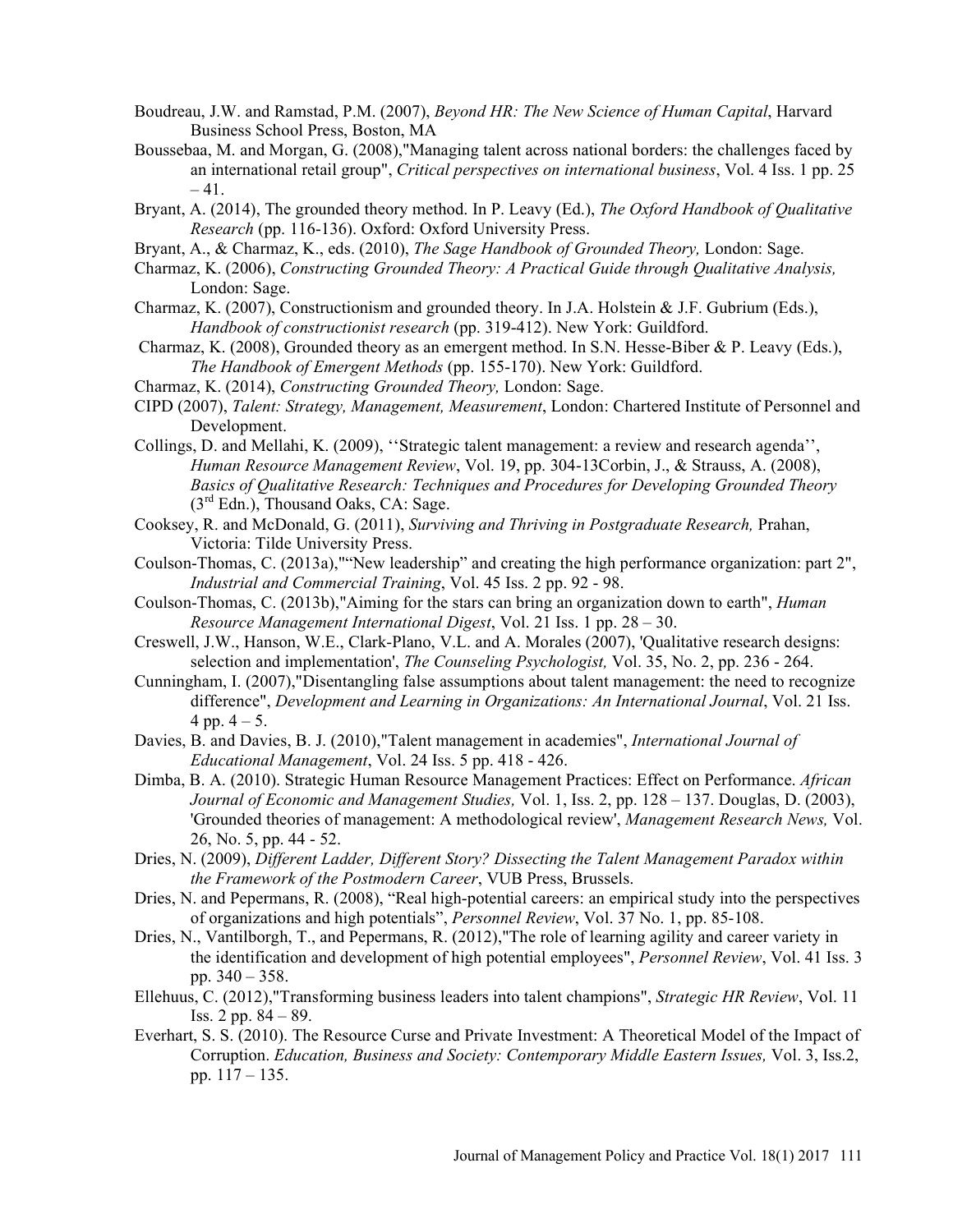- Geiger, S. and Turley, D. (2003), 'Grounded theory in sales research: an investigation of salespeople's client relationships', Journal of Business and Industrial Marketing, Vol. 18, No. 6/7, pp. 580 - 594.
- Ghebregiorgis, F. and Karsten, L. (2006). Human Resource Management Practices in Eritrea: Challenges and Prospects. *Employee Relations*, Vol. 28, Iss. 2, pp.  $144 - 163$ .
- Glaser, B., & Strauss, A. (1967), The Discovery of Grounded Theory: Strategies for Qualitative Research, New York: Aldine.
- Goulding, C. (2005), 'Grounded theory, ethnography and phenomenology: A comparative analysis of three qualitative strategies for marketing research', European Journal of Marketing, Vol. 17, No. 8, pp. 294 - 308.
- Harris, L. and Foster, C. (2010),"Aligning talent management with approaches to equality and diversity", Equality, Diversity and Inclusion: An International Journal, Vol. 29 Iss. 5 pp. 422 - 435.
- Heinen, J.S. and O'Neill, C. (2004), "Managing talent to maximise performance", Employment Relations Today, pp. 67-82.
- Hills, A. (2009), "Succession planning or smart talent management?", Industrial and Commercial Training, Vol. 41 Iss. 1 pp.  $3 - 8$ .
- Höglund, M. (2012),"Quid pro quo? Examining talent management through the lens of psychological contracts", Personnel Review, Vol. 41 Iss. 2 pp. 126 - 142.
- Horwitz, F. M. and Jain, H. (2011). An Assessment of Employment Equity and Broad Based Black Economic Empowerment Developments in South Africa. Equality, Diversity and Inclusion: An International Journal, Vol. 30, Iss. 4, pp.  $297 - 317$ .
- Hughes, J. C. and Rog, E. (2008),"Talent management", International Journal of Contemporary Hospitality Management, Vol. 20 Iss. 7 pp.  $743 - 757$ .
- Huselid, M.A., Beatty, R.W. and Becker, B.E. (2005), "A players or A positions? The strategic logic of workforce management", Harvard Business Review, December, pp. 110-117.
- Ihionkhan P. A. and Aigbomian E. E. (2014). The Influence of Human Resource Management Practices on Organizational Commitment: A Study of Manufacturing Organizations in Nigeria. Indian Journal of Commerce & Management Studies, Vol. 5, Iss. 1, pp. 18 - 28.
- Ijigu, A. W. (2015). The Effect of Selected Human Resource Management Practices on Employees Job satisfaction in Ethiopian Public Banks. *Emerging Markets Journal*, Vol. 5, Iss. 1, pp.  $1 - 16$ .
- Jain, P. (2005). Strategic Human Resource Development in Public Libraries in Botswana. Library *Management, Vol. 26, Iss. 6/7, pp. 336 – 350. Kock, R. and Burke, M. (2008). Managing Talent* in the South African Public Service. Public Personnel Management, Vol. 37, Iss. 4, pp. 457 -470.
- Lewis, R.E. and Heckman, R.J. (2006), "Talent management: a critical review", *Human Resources* Management Review, Vol. 16 No. 2, pp. 139-54.
- McCall, M.W., Lombardo, M.M. and Morrison, A.M. (1988), The Lessons of Experience: How Successful Executives Develop on the Job, The Free Press, New York, NY.
- Morton, L. (2005), Talent Management Value Imperatives: Strategies for Successful Execution, Research Report R-1360-05-RR, Conference Board.
- Nilsson, S. and Ellström, P.-E. (2012),"Employability and talent management: challenges for HRD practices", *European Journal of Training and Development*, Vol. 36 Iss. 1 pp. 26 – 45.
- Noeranger-Stern, P., & Porr, C.J. (2011), Essentials of Accessible Grounded Theory, Walnut Creek, CA: Left Coast Press.
- Okpara, J. O. and Wynn, P. (2008). Human Resource Management Practices in a Transition Economy: Challenges and Prospects. *Management Research News*, Vol. 31, Iss. 1, pp.  $57 - 76$ .
- Oktay, J.S. (2012), Grounded Theory, Oxford: Oxford University Press.
- Onyema, E. O. (2014). Assessing the Relationship between Human Resource Management and Employee Job Satisfaction: A Case Study of a Food and Beverage Company. Journal of Business Administration Research, Vol. 3, Iss. 1, pp.  $71 - 81$ .